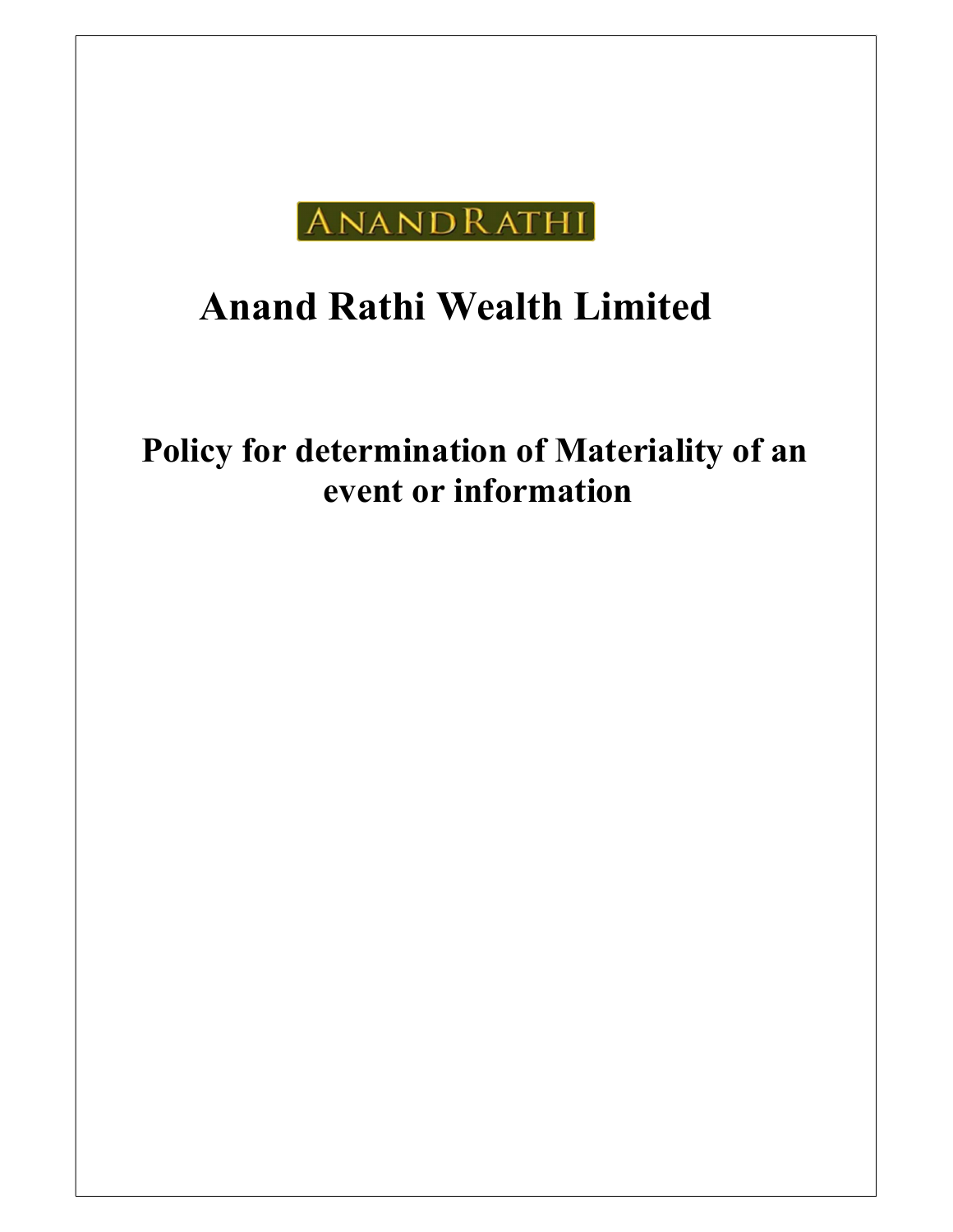### **Contents**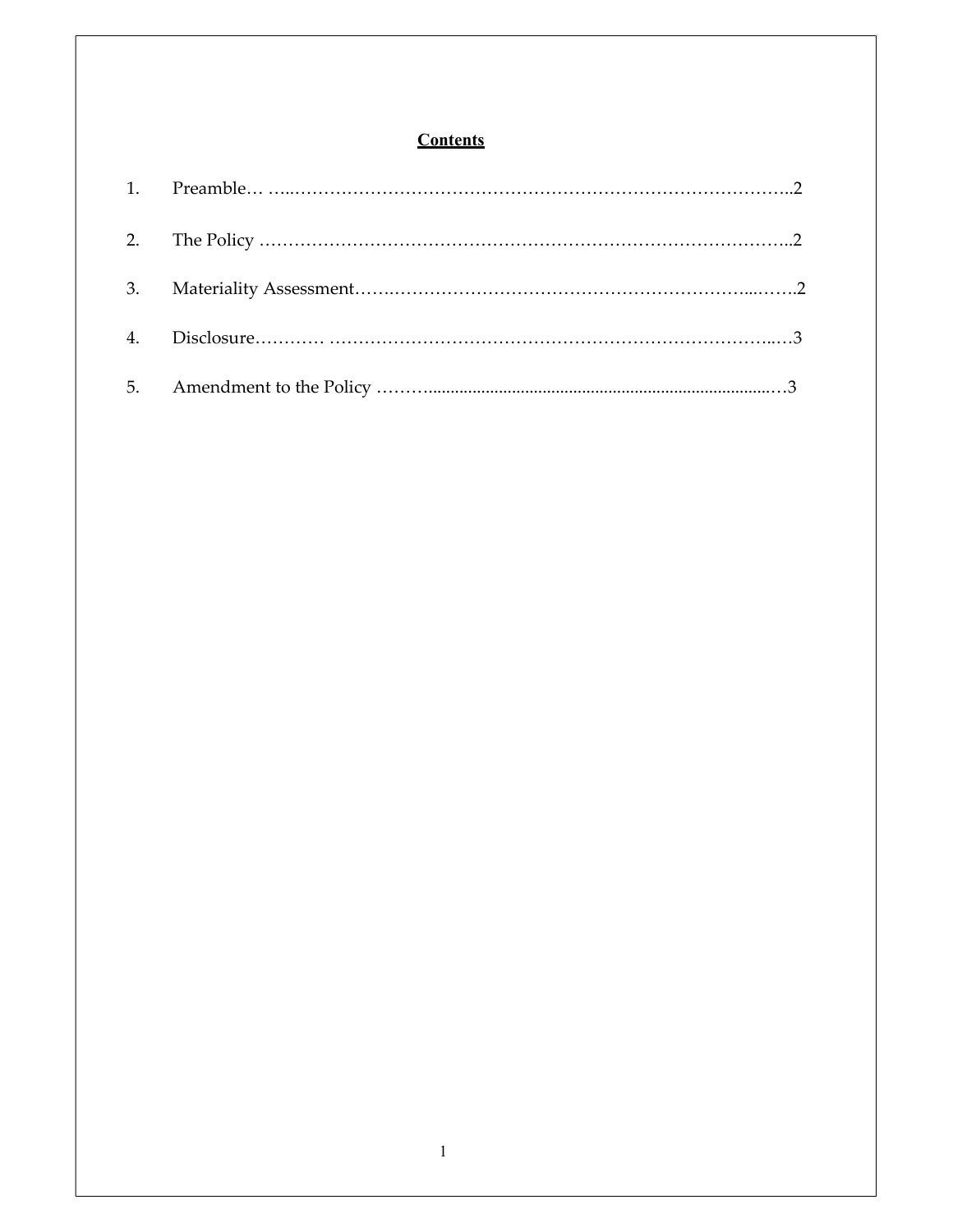#### Preamble

 This Policy is prepared in accordance with the requirements under regulation 30 of the SEBI (Listing Obligations and Disclosure Requirements) Regulations, 2015 ("Listing Regulations") which mandates the Company to make disclosures of any events or information which, in the opinion of the Board of Directors, is material.

#### The Policy

 The policy applies in respect of disclosure of material events I information occurring within the Company. This policy is in addition to and does not deviate from the Company's code of practices and procedures for fair disclosure of unpublished price sensitive information.

 The Company Secretary will be the custodian of the disclosure process. In the event of absence of the Company Secretary, his powers and functions shall be undertaken by a Key Managerial Personnel. The contact details of the above personnels viz., email id and telephone number, shall be disclosed to the stock exchange(s) and as well as on the Company's website.

#### Materiality Assessment

 Information should be regarded as "material" if there is a substantial likelihood that a reasonable investor would consider it important in making a decision to buy, sell or hold a security or where the fact is likely to have a significant effect on the market price of the security. Either positive or negative information may be material.

 Materiality must be determined on a case to case basis depending on specific facts and circumstances relating to the information / event. The primary approach for determining materiality will be qualitative. The quantitative criteria given hereunder shall be used as a guide or reference for determining materiality and arriving at the overall decision on reportability of the event.

 Financial information is particularly sensitive. For example, non-public information about the results of the Company's operations for even a portion of a quarter or the portion of the business might be material in helping an analyst predict the Company's financial results for the quarter. Other examples of information that would normally be regarded as "material" include the following, although the list is not exhaustive:

- a) Financial results, financial condition, projections or forecasts
- b) Known but unannounced future earnings or losses
- c) Significant corporate events, such as a pending or proposed acquisition or joint venture
- d) Plans to launch new products or features or significant product defects
- e) Significant developments involving business relationships with customers, suppliers or other business partners
- f) The status of the Company's progress toward achieving significant goals
- g) Changes in auditor or auditor notification that the issuer may no longer rely on an audit report
- h) Events regarding the Company's securities (such as repurchase plans, stock splits or changes in dividends, changes to the rights of security holders, public or private sales of additional securities or information related to any additional funding)
- i) Bankruptcies, receiverships or financial liquidity problems:
- j) Positive or negative developments in outstanding litigation, investigations or regulatory matters or
- k) Known but un-announced changes in the members of the senior management, Board of Directors or the Key managerial personnel.